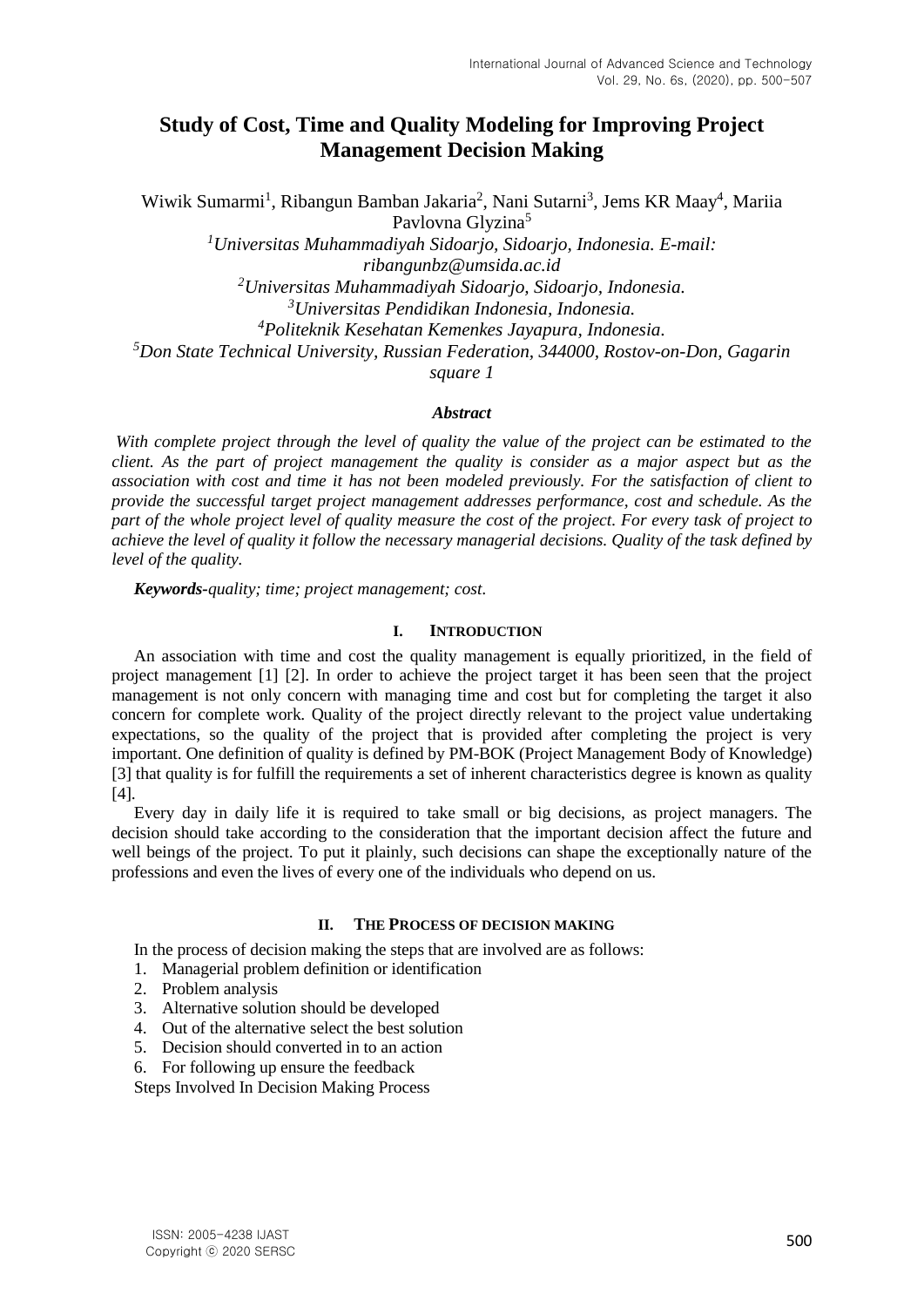International Journal of Advanced Science and Technology Vol. 29, No. 6s, (2020), pp. 500-507



Figure 1: Decision making fundamnetal process

## Step 1: Define the Question

The initial phase in handling the above choice is to unmistakably record the inquiry that must be replied from the point of view of the individuals who must answer it. The model is taken from paper [5].

Given what is known up until now, the inquiry can be expressed as pursues:

"We're intending to migrate, yet we're experiencing some kind of hysteria. Would it be a good idea for us to swallow our pride and choose not to go?"

# Step 2: Perfect the Question

The subsequent stage is to examine the inquiry and expel any components that are not seen as fitting deeply choice to be made. This incorporates factors that are seen as unseemly to the current issue or potentially don't mirror the estimations of the leaders. In this circumstance, the family recognizes pride as simply such a factor, as a result of its capability to unfavorably impact the basic leadership process.

## Step 3: Answer the Question

A key comprehension is to recognize that there are three significant measurements to be inspected:

- Regardless of whether the family ought to or ought not be moving dependent on certainties
- Regardless of whether the family can or can't move dependent on sentiments
- Regardless of whether those engaged with the choice are in a situation to settle on choices autonomously

Famliy proceedes as follows for achieving the goals:

Facilitator (can be any relative – John fills the job in this model) opens up the floor for dialog, expressing, "What certainties, sentiments, suppositions, and so forth., are pertinent to our choice to migrate?"

Facilitator records precisely what every individual says in precisely the manner in which they state it. No worth decisions are made now. No prioritizations are made. The objective is just to get each idea down as it emerges

Facilitator at that point drives the family in analyzing every announcement to decide whether an announcement is irrefutable as a reality or speaks to an inclination. A Used table is shown given bellow: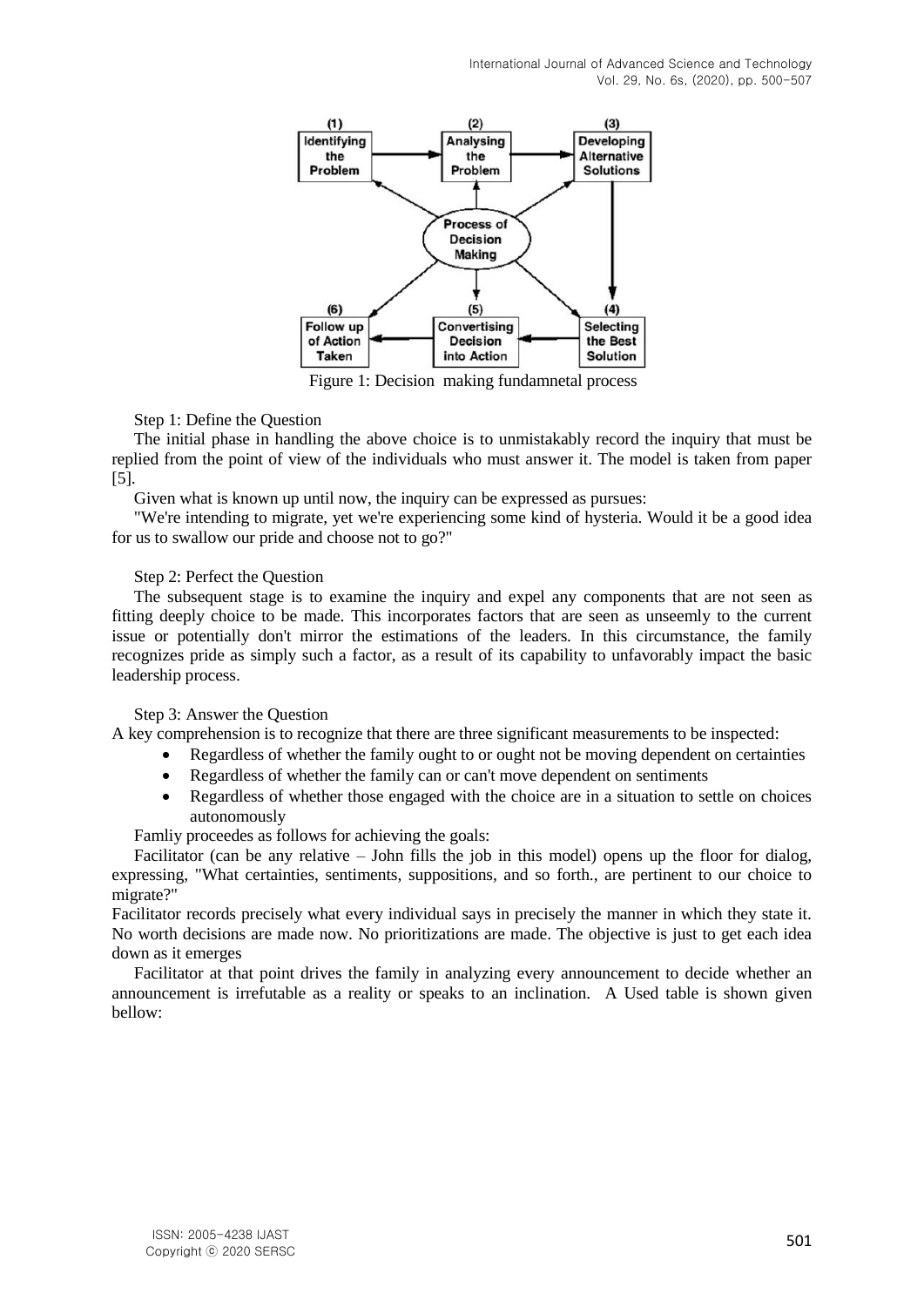| Item                                             | Who  | Pro/Con | Weight | Score | Value |
|--------------------------------------------------|------|---------|--------|-------|-------|
| The weather is always warm in the new location.  | John |         |        |       |       |
| 2.<br>We can build our dream house for less.     | Mary |         |        |       |       |
| 3.<br>John will be able to go fishing every day. | John |         |        |       |       |
| Utilities will be expensive.<br>4.               | John |         |        |       |       |
| 5.<br>We will not have a car.                    | Jane |         |        |       |       |
| I will not be able to make new friends.<br>6.    | Jane |         |        |       |       |
| 7.<br>We will hate the food.                     | Jane |         |        |       |       |
| I will miss my family and friends.<br>8.         | John |         |        |       |       |
| 9.<br>I will miss my family and friends.         | Jane |         |        |       |       |
| 10. I will miss my family and friends.           | Mary |         |        |       |       |
| 11. The people are friendly.                     | Mary |         |        |       |       |
| 12. We will need to buy new furniture.           | Mary |         |        |       |       |
| 13. I will not know how to speak the language.   | Jane |         |        |       |       |
| 14. I will know how to speak the language.       | John |         |        |       |       |
| 15. Etc.                                         |      |         |        |       |       |

# Table 1: For first pass decision Support Table

For determining that a statement is defining the feeling or statement is verifiable it examine each statement through facilitator that lead the family.

|    | Item                                                | Who  | Pro/Con | Weight | Score | Value |
|----|-----------------------------------------------------|------|---------|--------|-------|-------|
|    | The weather is always warm in the new location.     | John |         |        |       |       |
| 2. | We can build our dream house for less.              | Mary |         |        |       |       |
| 3. | John will be able to go fishing from time to time.  | John |         |        |       |       |
| 4. | Utilities will be expensive.                        | John |         |        |       |       |
| 5. | We will not have a car.                             | Jane |         |        |       |       |
| 6. | I am afraid I will not be able to make new friends. | Jane |         |        |       |       |
| 7. | Jane will hate the food.                            | Jane |         |        |       |       |
| 8. | will miss my family and friends.                    | John |         |        |       |       |
| 9. | will miss my family and friends.                    | Jane |         |        |       |       |
|    | 10. I will miss my family and friends.              | Mary |         |        |       |       |
|    | 11. The people are friendly.                        | Mary |         |        |       |       |
|    | WAITING FOR VERIFICATION.                           |      |         |        |       |       |
|    | 12. We will need to buy new furniture.              | Mary |         |        |       |       |
|    | 13. I will not know how to speak the language.      | Jane |         |        |       |       |
|    | 14. I will know how to speak the language.          | John |         |        |       |       |
|    | 15. Etc.                                            |      |         |        |       |       |

Table 2: For second pass decision Support Table [5]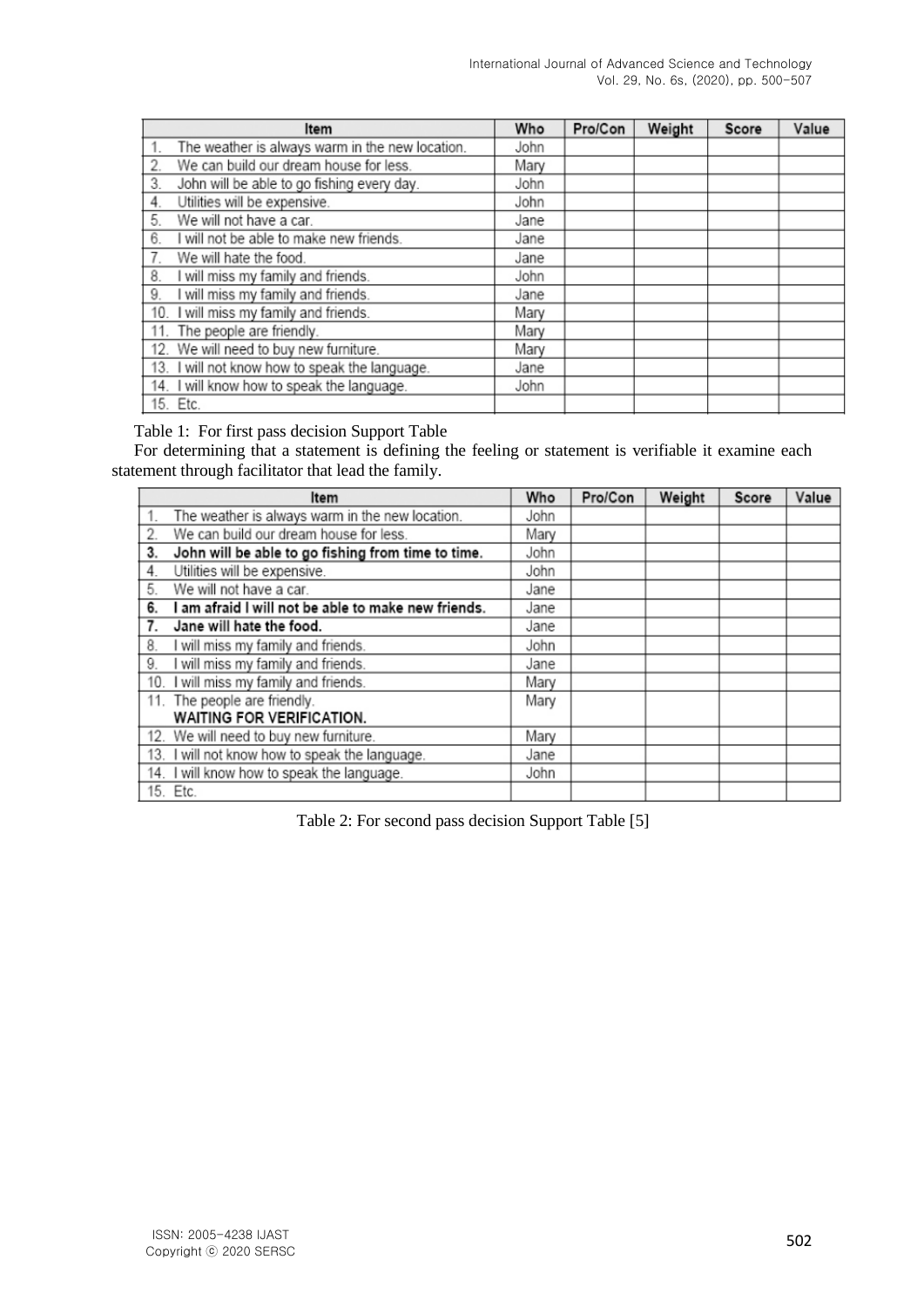|    | Item                                                   | Who  | Pro/Con | Weight | Score | Value |
|----|--------------------------------------------------------|------|---------|--------|-------|-------|
| 1. | The weather is always warm in the new location.        | John | Pro     |        |       |       |
| 2. | We can build our dream house for less.                 | Mary | Pro     |        |       |       |
| 3. | John will be able to go fishing from time to time.     | John | Pro     |        |       |       |
| 4. | John may not be around the house as often as           | John | Con     |        |       |       |
|    | needed because he will be fishing.                     |      |         |        |       |       |
| 5. | Utilities will be expensive.                           | John | Con     |        |       |       |
| 6. | We will not have a car to get around.                  | Jane | Con     |        |       |       |
| 7. | We will save on car related expenses.                  | Jane | Pro     |        |       |       |
| 8. | am afraid I will not be able to make new friends.      | Jane | Con     |        |       |       |
| 9. | Jane will hate the food.                               | Jane | Con     |        |       |       |
|    | 10. I will miss my family and friends.                 | John | Con     |        |       |       |
|    | 11. I will miss my family and friends.                 | Jane | Con     |        |       |       |
|    | 12. I will miss my family and friends.                 | Mary | Con     |        |       |       |
|    | 13. The people are friendly. WAITING FOR VERIFICATION. | Mary | Pro     |        |       |       |
|    | 14. We will need to buy new furniture.                 | Mary | Con     |        |       |       |
|    | 15. I will not know how to speak the language.         | Jane | Con     |        |       |       |
|    | 16. I will know how to speak the language.             | John | Pro     |        |       |       |
|    | 17. Etc.                                               |      |         |        |       |       |

|  |  |  | Table 3: For third pass decision Support Table [5] |  |  |
|--|--|--|----------------------------------------------------|--|--|
|--|--|--|----------------------------------------------------|--|--|



Figure 2: Measurement of decision making in a project

#### **III. MAKING BETTER DECISIONS**

For making the project decision better there are some factor are given below:

1. The two-minute rule

Would you be able to finish the activity in less than two minutes? Do it at the present time and quit pondering it any further. This great bit of direction originates from David Allen's book Getting Things Done. It's great exhortation that has the right to be rehashed and put vigorously.

2. Make minor decisions fast

For little choices, invest a modest quantity of energy. For instance, I as of late had a few talks about the correct method to deal with a \$15 receipt from a provider. Given this provider sends over \$50 million in solicitations for every year, it just isn't justified, despite any potential benefits to invest much energy in these solicitations. Settle on a choice quick and proceed onward.

3. Pick up the phone

Do you use email a great deal? I do! Email is fabulous from multiple points of view (particularly as a memory help). Lamentably, email can hinder basic leadership. Whenever you need more data so as to settle on a choice, make a short telephone call. You will settle on numerous choices quicker along these lines—simply attempt it.

4. Establish criteria for major decisions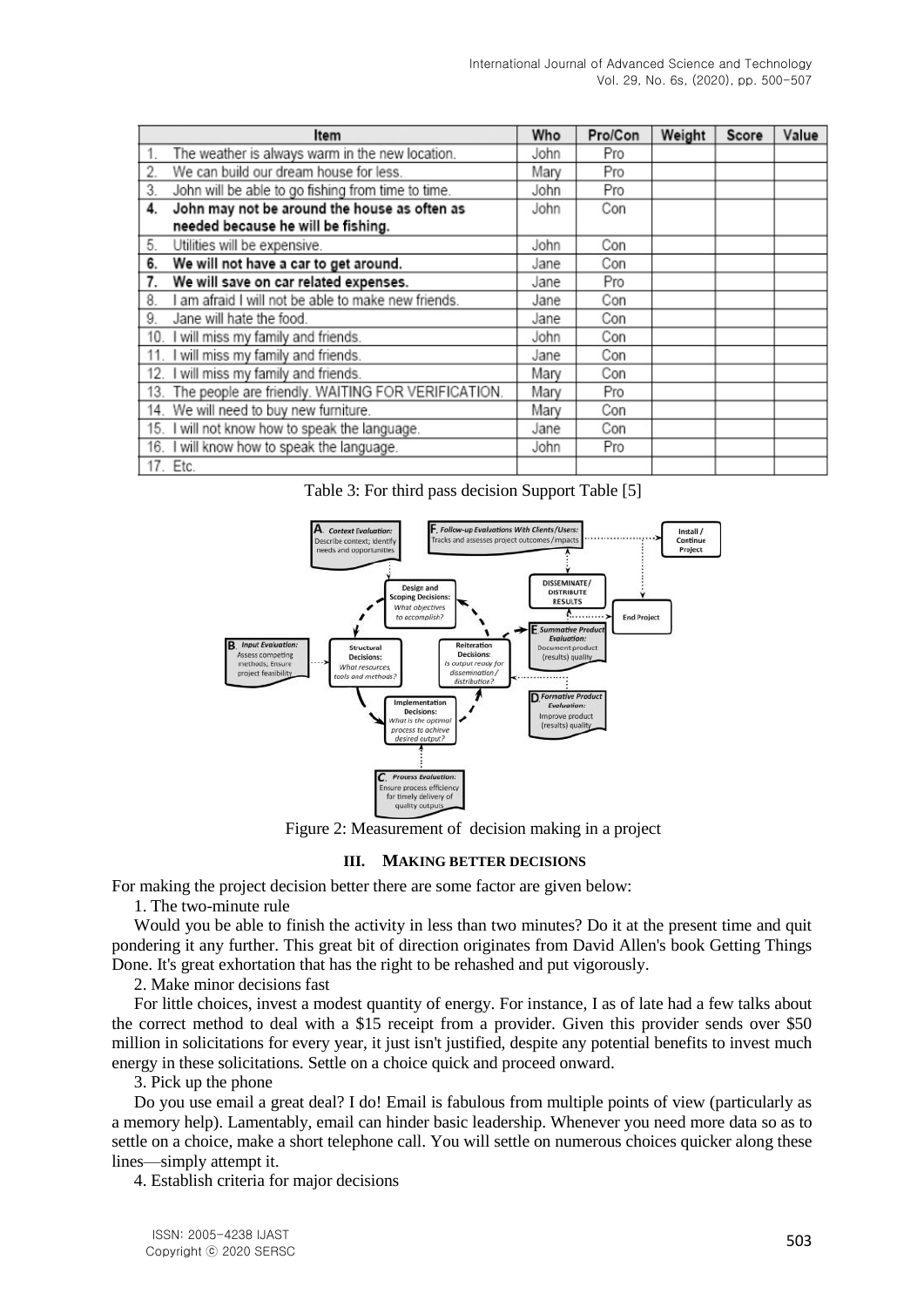With regards to dispensing assets, allocating real undertaking assignments and spending a lot of cash, it's imperative to be mindful. That doesn't mean you should waste your time.

5. Avoid big decisions before lunch

Never seem a judge directly before lunch. As per an examination detailed in Discover Magazine, experienced Israeli judges assessing parole solicitations were factually bound to deny demands directly before a supper break.

6. The halo effect

Star entertainers are in extreme interest. Many venture administrators contend energetically to get the colleagues with the best notorieties on their undertakings. Nonetheless, there's a concealed risk to putting stars on your task group without find out about how their qualities identify with your undertaking.

7. Bias availability

How would it choose what to focus on? Mental research finds that numerous individuals center around data that feels accessible to them. The accessibility predisposition is regularly affected by the passionate relationship of the memory.

8. Escape the curse of knowledge—act like a beginner

Our propelled economy is loaded up with specialists with profound information. Truth be told, numerous ventures are staffed with topic ability on subjects extending from security to database advancement.

9. Endowment effect: loss hurts

Like or it not, we will in general get connected to our assets. The blessing impact makes it harder for us to make exchanges that would improve our prosperity. For instance, we'd keep our present vehicle or most loved shirt as opposed to swapping it for its fiscal worth.

10. Error of fundamental attribute

"He's out and out reckless and amateurish—that is the reason he's disregarding my solicitations."

To abstain from succumbing to essential attribution blunder on your undertakings, ask yourself what else could be affecting a partner's activities. This activity will make you increasingly sympathetic and better at conveying ventures.



Figure 3: decision making process for quality modeling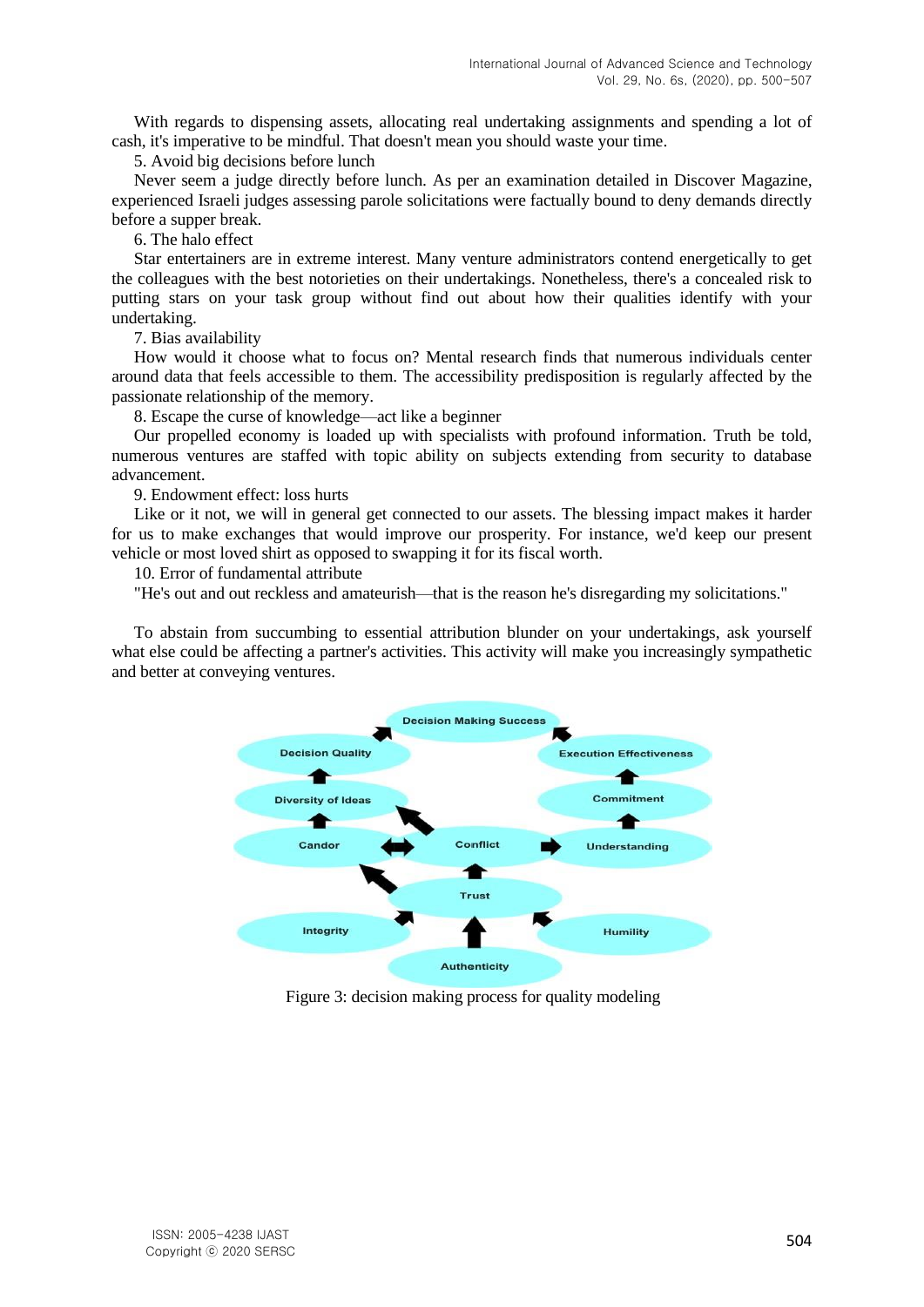

Figure 4: Dyanamic decision making process

## **IV. STUDY OF TIME IN DECISION MAKING**

Time is imortnat factor in decision making. It is extremely intriguing how the job of time in basic leadership has changed throughout the years. Our folks invested energy attempting to set aside cash and we invest cash attempting to spare time. It's quite reasonable that individuals esteem what they have less of. So a youthful struggler with additional time on their hands would most likely invest a great deal of energy searching for a deal while a set up representative would presumably wouldn't fret spending more on the off chance that it spares him some time. At the point when the decisions are clear, to be sure we are relied upon to consider the exchange off while deciding. Nonetheless, as we travel through the existence's stages and the youthful struggler is en route towards turning into a set up agent, our needs regularly fall behind our present circumstance. It is very imprtnat to take right decision at right time.



Figure 5: When to take the decision graph

## **V. THE IMPORTANCE OF THE COST INFORMATION IN MAKING DECISIONS**

within the process of decision-making in every organization the information system of cost plays a significant role.To guarantee the command over activity sectors,processes,operations, and not conclusively on cost is the major task of management. it need to contend withmany control frameworks like stocks control, production control and quality control for achieving the target, for monitoring the result of others the cost information system is necessary. For the financial control the loss quantification,detailed analysis of costs, work efficiency measurment and the estimation of production cost gives a strong premise.

For decision making relevant cost is one of the awesome device of cost accounting in which it give the principal inclination to pay the cost which will be pertinent. For getting the maximum output it pay minimum cost. In this process all non-relevant or irrelevant costa are eleminated..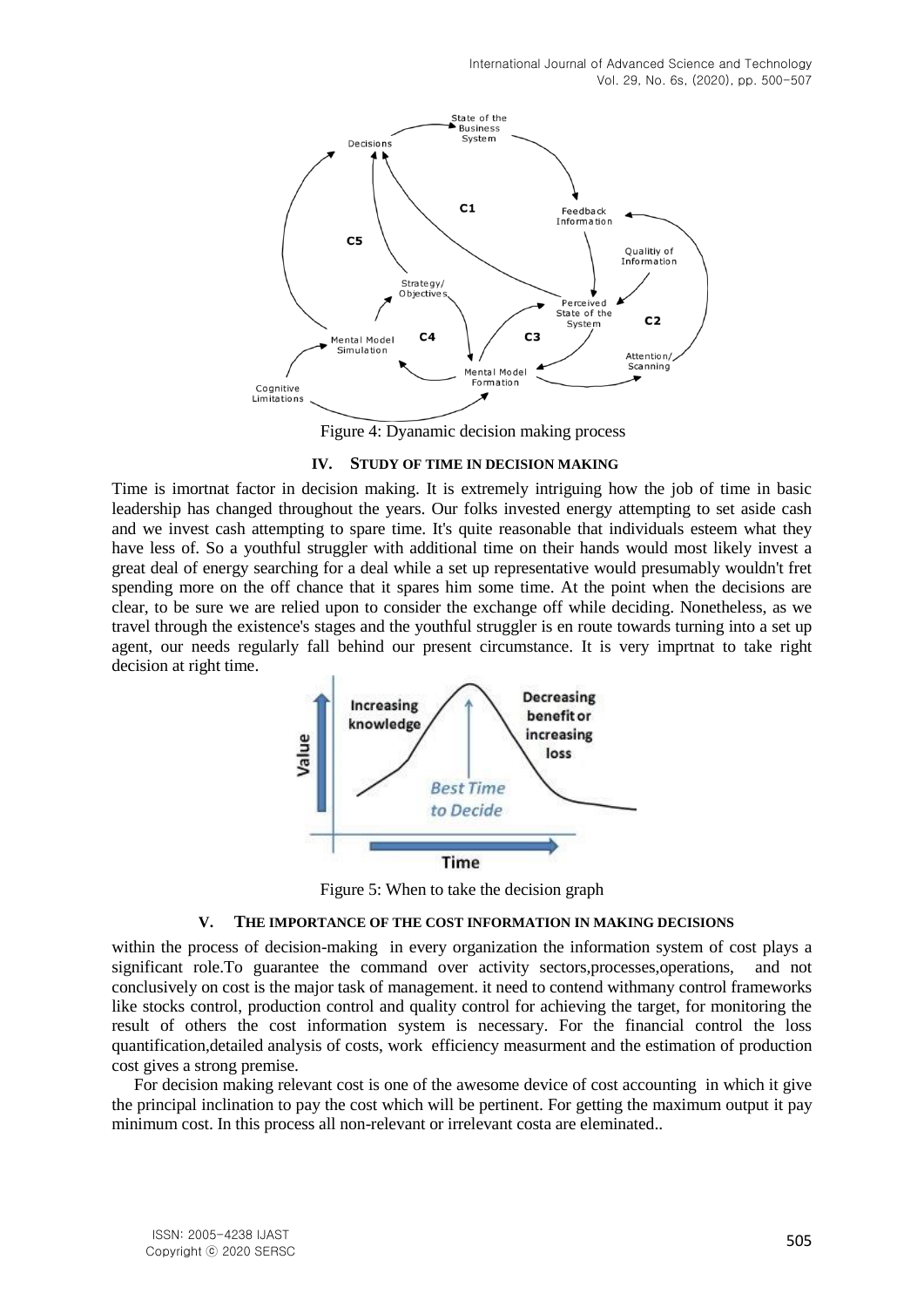International Journal of Advanced Science and Technology Vol. 29, No. 6s, (2020), pp. 500-507



Figure 6: Relevant Cost for Decision Making

# **VI. CONCLUSION**

For the satisfaction of client to provide the successful target project management addresses performance, cost and schedule. As the part of the whole project level of quality measure the cost of the project. Quality of the task defined by level of the quality. In order to achieve the project target it has been seen that the project management is not only concern with managing time and cost but for completing the target it also concern for complete work. It is very important to take right decision at right time. For the financial control the loss quantification, detailed analysis of costs, work efficiency measurement and the estimation of production cost gives a strong premise.

## **REFERENCES**

- [1] Liberatore, Matthew & Pollack-Johnson, Bruce. (2013). Improving Project Management Decision Making by Modeling Quality, Time, and Cost Continuously. Engineering Management, IEEE Transactions on. 60. 518-528. 10.1109/TEM.2012.2219586.
- [2] H. Kerzner, Project Management: A Systems Approach to Planning,Scheduling, and Controlling, 8th ed. New York: Wiley, 2003.
- [3] Project Management Institute, A Guide to the Project Management Bodyof Knowledge, 3rd ed., Newtown Square, PA, Project Management Insti-tute, 2004.
- [4] Maseleno, A., Huda, M., Jasmi, K. A., Basiron, B., Mustari, I., Don, A. G., & bin Ahmad, R. (2019). Hau-Kashyap approach for student's level of expertise. *Egyptian Informatics Journal*, *20*(1), 27-32.
- [5] Cohen, C. B. (2005). Project management decision making: blending analysis and intuition. Paper presented at PMI® Global Congress 2005—Latin America, Panama City, Panama. Newtown Square, PA: Project Management Institute.
- [6] Vessey, I.; Ramesh, V.; Glass, R.L. Research in Information Systems: An Empirical Study of Diversity in the Discipline and Its Journals; M.E. Sharpe, Inc.: Armonk, NY, USA, 2002; Volume 19, pp. 129–174.
- [7] Sepasgozar, S.M.E.; Bliemel, M.J.; Bemaian, M. Discussion of "Barriers of Implementing Modern Methods of Construction" by M. Motiar Rahman. J. Manag. Eng. 2015, 32, 07015001.
- [8] Hinsch, A.; Behrens, S.; Berginc, M.; Bönnemann, H.; Brandt, H.; Drewitz, A.; Einsele, F.; Faßler, D.; Gerhard, D.; Gores, H.; et al. Material development for dye solar modules: Results from an integrated approach. Prog. Photovolt. Res. Appl. 2008, 16, 489–501.
- [9] Kam, C.; Senaratna, D.; Xiao, Y.; McKinney, B. The VDC Scorecard: Evaluation of AEC Projects and Industry Trends; CIFE: Maharashtra, India, 2013.
- [10] Damanpour, F.; Schneider, M. Phases of the Adoption of Innovation in Organizations: Effects of Environment, Organization and Top Managers. Br. J. Manag. 2006.
- [11] Teixeira, H. VDC Implementation in Transport Infrastructure Projects. Master's Thesis, Institutt for Bygg, Anlegg og Transport, Trondheim, Norway 2014.